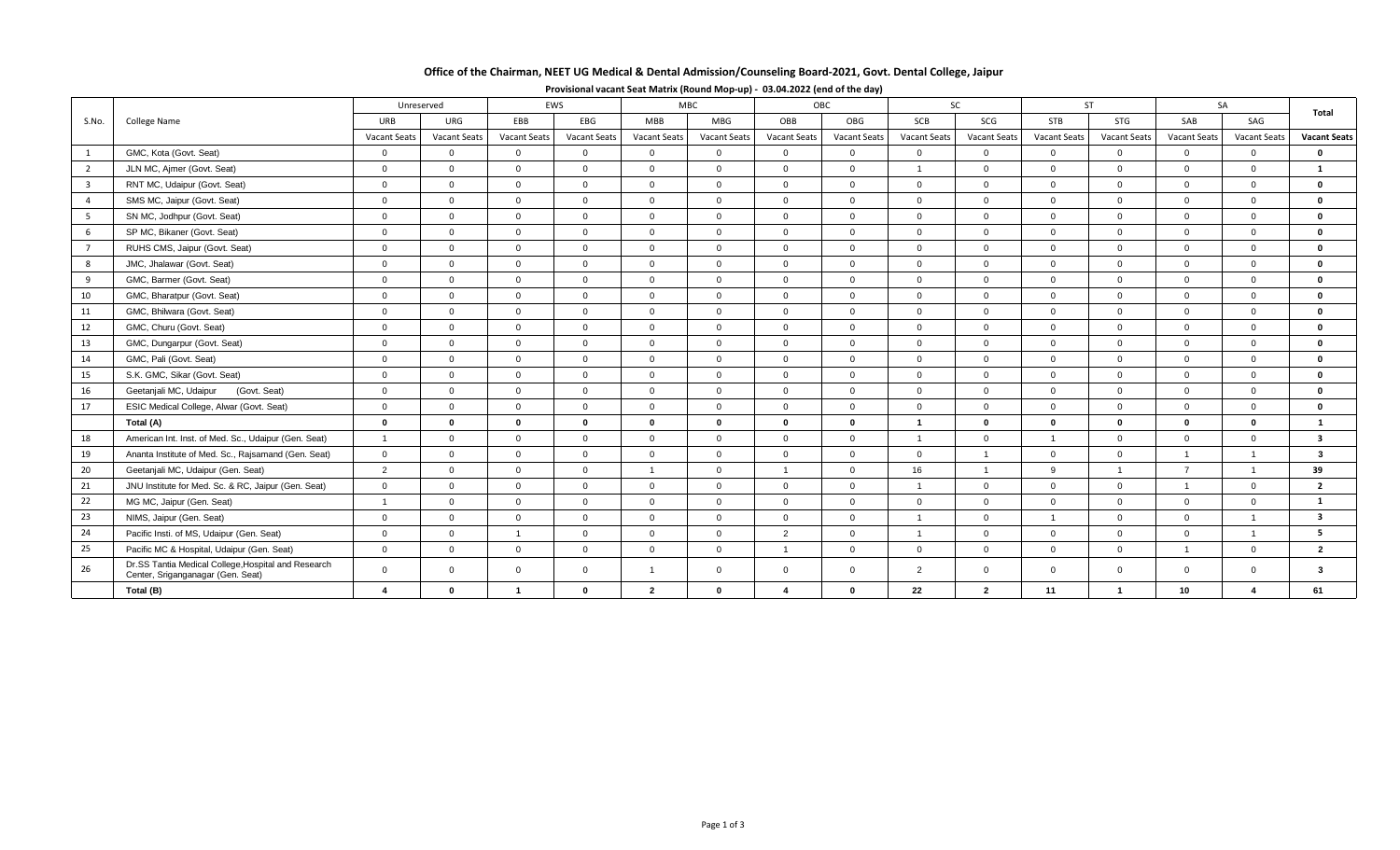# **Office of the Chairman, NEET UG Medical & Dental Admission/Counseling Board-2021, Govt. Dental College, Jaipur**

| S.No. | College Name                                                                              | EWS<br>Unreserved |                |                | <b>MBC</b>              |                     | OBC                 |                | SC                  |                | <b>ST</b>      |                | SA                  |                         |                     |                         |
|-------|-------------------------------------------------------------------------------------------|-------------------|----------------|----------------|-------------------------|---------------------|---------------------|----------------|---------------------|----------------|----------------|----------------|---------------------|-------------------------|---------------------|-------------------------|
|       |                                                                                           | URB               | <b>URG</b>     | <b>EBB</b>     | EBG                     | MBB                 | MBG                 | OBB            | OBG                 | SCB            | SCG            | STB            | STG                 | SAB                     | SAG                 | Total                   |
|       |                                                                                           | Vacant Seats      | Vacant Seats   | Vacant Seats   | Vacant Seats            | <b>Vacant Seats</b> | <b>Vacant Seats</b> | Vacant Seats   | <b>Vacant Seats</b> | Vacant Seats   | Vacant Seats   | Vacant Seats   | <b>Vacant Seats</b> | <b>Vacant Seats</b>     | <b>Vacant Seats</b> | <b>Vacant Seats</b>     |
| 27    | RUHS CMS, Jaipur (Mgmt. Seat)                                                             | $\overline{0}$    | $\overline{0}$ | $\mathbf{0}$   | $\mathbf{0}$            | $\overline{0}$      | $\overline{0}$      | $\mathbf{0}$   | $\mathbf{0}$        | $\overline{0}$ | $\overline{0}$ | $\overline{1}$ | $\mathbf{0}$        | $\Omega$                | $\Omega$            |                         |
| 28    | JMC, Jhalawar (Mgmt. Seat)                                                                | $\Omega$          | $\Omega$       | $\Omega$       | $\mathbf{0}$            | $\Omega$            | $\overline{0}$      | $\mathbf{0}$   | $\mathbf{0}$        | $\overline{0}$ | $\overline{0}$ | $\Omega$       | $\Omega$            | $\Omega$                | $\Omega$            | $\Omega$                |
| 29    | GMC, Barmer (Mgmt. Seat)                                                                  | $\overline{0}$    | $\mathbf 0$    | $\overline{1}$ | $\mathbf 0$             | $\overline{0}$      | $\overline{0}$      | $\mathbf 0$    | $\mathbf 0$         | $\overline{0}$ | $\overline{0}$ | $\overline{0}$ | $\mathbf{0}$        | $\overline{1}$          | $\overline{1}$      | $\mathbf{3}$            |
| 30    | GMC, Bharatpur (Mgmt. Seat)                                                               | $\overline{0}$    | $\overline{0}$ | $\mathbf 0$    | $\mathbf 0$             | $\mathbf{0}$        | $\overline{0}$      | $\mathbf 0$    | $\mathbf{0}$        | $\overline{0}$ | $\overline{0}$ | $\overline{1}$ | $\mathbf 0$         | $\overline{0}$          | $\Omega$            | $\overline{\mathbf{1}}$ |
| 31    | GMC, Bhilwara (Mgmt. Seat)                                                                | $\overline{0}$    | $\overline{0}$ | $\Omega$       | $\mathbf{0}$            | $\overline{0}$      | $\overline{0}$      | $\mathbf{0}$   | $\mathbf{0}$        | $\overline{0}$ | $\overline{0}$ | $\overline{0}$ | $\Omega$            | $\Omega$                | $\Omega$            | $\bf{0}$                |
| 32    | GMC, Churu (Mgmt. Seat)                                                                   | $\overline{0}$    | $\overline{0}$ | $\mathbf 0$    | $\mathbf 0$             | $\overline{0}$      | $\overline{0}$      | $\mathbf 0$    | $\mathbf{0}$        | $\overline{0}$ | $\overline{0}$ | $\overline{1}$ | $\overline{0}$      | $\overline{0}$          | $\overline{0}$      | $\overline{\mathbf{1}}$ |
| 33    | GMC, Dungarpur (Mgmt. Seat)                                                               | $\overline{0}$    | $\overline{0}$ | $\overline{0}$ | $\mathbf{0}$            | $\overline{0}$      | $\overline{0}$      | $\overline{1}$ | $\mathbf{0}$        | $\overline{0}$ | $\overline{0}$ | $\overline{0}$ | $\overline{0}$      | $\overline{0}$          | $\overline{0}$      | $\overline{1}$          |
| 34    | GMC, Pali (Mgmt. Seat)                                                                    | $\overline{0}$    | $\overline{0}$ | $\mathbf 0$    | $\mathbf 0$             | $\overline{0}$      | $\overline{0}$      | $\mathbf 0$    | $\mathbf{0}$        | $\overline{0}$ | $\overline{0}$ | $\overline{0}$ | $\mathbf 0$         | $\overline{0}$          | $\mathbf{0}$        | $\bf{0}$                |
| 35    | S.K. GMC, Sikar (Mgmt. Seat)                                                              | $\Omega$          | $\Omega$       | $\Omega$       | $\Omega$                | $\Omega$            | $\Omega$            | $\overline{0}$ | $\Omega$            | $\overline{0}$ | $\overline{0}$ | $\Omega$       | $\Omega$            | $\Omega$                | $\Omega$            | $\bf{0}$                |
| 36    | American Int. Inst. of Med. Sc., Udaipur (Mgmt. Seat)                                     | $\overline{0}$    | $\overline{0}$ | $\mathbf{0}$   | $\mathbf{0}$            | $\mathbf{0}$        | $\overline{0}$      | $\overline{1}$ | $\mathbf{0}$        | $\overline{0}$ | $\overline{0}$ | $\overline{0}$ | $\overline{0}$      | $\overline{0}$          | $\Omega$            |                         |
| 37    | Ananta Institute of Med. Sc., Rajsamand (Mgmt. Seat)                                      | $\overline{0}$    | $\overline{0}$ | $\Omega$       | $\mathbf 0$             | $\mathbf{0}$        | $\overline{0}$      | $\mathbf{0}$   | $\mathbf{0}$        | $\overline{0}$ | $\overline{0}$ | $\overline{0}$ | $\overline{0}$      | $\overline{0}$          | $\Omega$            | $\mathbf{0}$            |
| 38    | Geetanjali MC, Udaipur (Mgmt. Seat)                                                       | $\Omega$          | $\overline{0}$ | $\Omega$       | $\mathbf{0}$            | $\Omega$            | $\overline{0}$      | $\overline{0}$ | $\mathbf{0}$        | $\overline{0}$ | $\overline{0}$ | $\overline{0}$ | $\Omega$            | $\Omega$                | $\Omega$            | $\bf{0}$                |
| 39    | JNU Institute for Med. Sc. & RC, Jaipur (Mgmt. Seat)                                      | $\overline{0}$    | $\mathbf 0$    | $\mathbf{0}$   | $\mathbf 0$             | $\overline{1}$      | $\overline{0}$      | $\mathbf 0$    | $\mathbf 0$         | $\overline{0}$ | $\overline{0}$ | $\mathbf 0$    | $\overline{0}$      | $\mathbf{0}$            | $\overline{0}$      | $\overline{\mathbf{1}}$ |
| 40    | MG MC, Jaipur (Mgmt. Seat)                                                                | $\overline{0}$    | $\overline{1}$ | $\overline{0}$ | $\mathbf{0}$            | $\overline{0}$      | $\overline{0}$      | $\mathbf 0$    | $\mathbf{0}$        | $\overline{0}$ | $\overline{0}$ | $\overline{0}$ | $\overline{0}$      | $\overline{0}$          | $\overline{0}$      | $\overline{\mathbf{1}}$ |
| 41    | NIMS, Jaipur (Mgmt. Seat)                                                                 | $\overline{0}$    | $\overline{0}$ | $\Omega$       | $\mathbf 0$             | $\overline{0}$      | $\overline{0}$      | $\mathbf 0$    | $\mathbf{0}$        | $\overline{0}$ | $\overline{0}$ | $\overline{0}$ | $\mathbf 0$         | $\overline{0}$          | $\Omega$            | $\bf{0}$                |
| 42    | Pacific Insti. of MS, Udaipur (Mgmt. Seat)                                                | 6                 | 2              | $\overline{1}$ | $\overline{1}$          | $\overline{0}$      | $\overline{1}$      | $\overline{4}$ | $\overline{1}$      | $\overline{1}$ | 2              | $\overline{0}$ | $\overline{0}$      | $\overline{0}$          | $\mathbf{0}$        | 19                      |
| 43    | Pacific MC & Hospital, Udaipur (Mgmt. Seat)                                               | $\overline{0}$    | $\mathbf 0$    | $\mathbf 0$    | $\mathbf{0}$            | $\mathbf{0}$        | $\overline{0}$      | $\mathsf 0$    | $\mathbf 0$         | $\overline{0}$ | $\overline{0}$ | $\overline{0}$ | $\overline{0}$      | $\overline{0}$          | $\mathbf{0}$        | $\mathbf 0$             |
| 44    | Dr.SS Tantia Medical College, Hospital and Research<br>Center, Sriganganagar (Mgmt. Seat) | $\overline{1}$    | $\overline{0}$ | $\overline{1}$ | $\mathbf{0}$            | $\mathbf{0}$        | $\overline{0}$      | $\overline{1}$ | $\mathbf{0}$        | $\mathbf{1}$   | $\overline{0}$ | $\overline{0}$ | $\Omega$            | $\Omega$                | $\Omega$            | 4                       |
|       | Total (C)                                                                                 | $\overline{7}$    | $\mathbf{3}$   | $\mathbf{3}$   | $\overline{\mathbf{1}}$ | $\overline{1}$      | $\overline{1}$      | $\overline{7}$ | $\mathbf{1}$        | $\mathbf{2}$   | $\overline{2}$ | $\mathbf{3}$   | $\bf{0}$            | $\overline{\mathbf{1}}$ | -1                  | 33                      |
| 45    | GMC, Kota (NRI Seat)                                                                      | $\overline{0}$    | $\overline{0}$ | $\Omega$       | $\mathbf{0}$            | $\overline{0}$      | $\overline{0}$      | $\mathbf{0}$   | $\mathbf{0}$        | $\overline{0}$ | $\overline{0}$ | $\overline{0}$ | $\Omega$            | $\overline{0}$          | $\Omega$            | $\mathbf{0}$            |
| 46    | JLN MC, Ajmer (NRI Seat)                                                                  | $\overline{0}$    | $\overline{0}$ | $\overline{0}$ | $\mathbf{0}$            | $\overline{0}$      | $\overline{0}$      | $\mathbf 0$    | $\mathbf{0}$        | $\overline{0}$ | $\overline{0}$ | $\overline{0}$ | $\overline{0}$      | $\overline{0}$          | $\overline{0}$      | $\mathbf 0$             |
| 47    | RNT MC, Udaipur (NRI Seat)                                                                | $\overline{0}$    | $\overline{0}$ | $\Omega$       | $\mathbf{0}$            | $\mathbf{0}$        | $\overline{0}$      | $\mathbf{0}$   | $\mathbf{0}$        | $\overline{0}$ | $\overline{0}$ | $\overline{0}$ | $\Omega$            | $\overline{0}$          | $\Omega$            | $\mathbf{0}$            |
| 48    | RUHS CMS, Jaipur (NRI Seat)                                                               | $\Omega$          | $\overline{0}$ | $\overline{0}$ | $\mathbf{0}$            | $\overline{0}$      | $\overline{0}$      | $\mathbf{0}$   | $\mathbf{0}$        | $\overline{0}$ | $\overline{0}$ | $\overline{0}$ | $\Omega$            | $\Omega$                | $\Omega$            | $\mathbf{0}$            |
| 49    | JMC, Jhalawar (NRI Seat)                                                                  | $\overline{0}$    | $\overline{0}$ | $\mathbf{0}$   | $\mathbf{0}$            | $\mathbf{0}$        | $\overline{0}$      | $\mathbf{0}$   | $\mathbf{0}$        | $\overline{0}$ | $\overline{0}$ | $\overline{0}$ | $\overline{0}$      | $\overline{0}$          | $\mathbf{0}$        | $\mathbf 0$             |
| 50    | GMC, Barmer (NRI Seat)                                                                    | $\overline{0}$    | $\overline{0}$ | $\Omega$       | $\mathbf{0}$            | $\overline{0}$      | $\overline{0}$      | $\overline{0}$ | $\mathbf 0$         | $\overline{0}$ | $\overline{0}$ | $\overline{0}$ | $\overline{0}$      | $\overline{0}$          | $\Omega$            | $\mathbf{0}$            |
| 51    | GMC, Bharatpur (NRI Seat)                                                                 | $\overline{0}$    | $\overline{0}$ | $\Omega$       | $\mathbf{0}$            | $\overline{0}$      | $\overline{0}$      | $\overline{0}$ | $\mathbf 0$         | $\overline{0}$ | $\overline{0}$ | $\overline{0}$ | $\overline{0}$      | $\overline{0}$          | $\Omega$            | $\mathbf{0}$            |
| 52    | GMC, Bhilwara (NRI Seat)                                                                  | $\overline{0}$    | $\overline{0}$ | $\Omega$       | $\mathbf{0}$            | $\overline{0}$      | $\overline{0}$      | $\overline{0}$ | $\mathbf{0}$        | $\overline{0}$ | $\overline{0}$ | $\overline{0}$ | $\overline{0}$      | $\overline{0}$          | $\overline{0}$      | $\mathbf 0$             |
| 53    | GMC, Churu (NRI Seat)                                                                     | $\overline{0}$    | $\mathbf 0$    | $\overline{0}$ | $\mathbf{0}$            | $\mathbf 0$         | $\overline{0}$      | $\mathbf 0$    | $\mathbf 0$         | $\overline{0}$ | $\overline{0}$ | $\overline{0}$ | $\overline{0}$      | $\overline{0}$          | $\overline{0}$      | $\mathbf 0$             |
| 54    | GMC, Dungarpur (NRI Seat)                                                                 | $\overline{0}$    | $\overline{0}$ | $\mathbf{0}$   | $\mathbf{0}$            | $\overline{0}$      | $\overline{0}$      | $\mathbf{0}$   | $\mathbf{0}$        | $\overline{0}$ | $\overline{0}$ | $\overline{0}$ | $\mathbf 0$         | $\overline{0}$          | $\mathbf{0}$        | $\bf{0}$                |
| 55    | GMC, Pali (NRI Seat)                                                                      | $\overline{0}$    | $\overline{0}$ | $\mathbf{0}$   | $\overline{0}$          | $\mathbf{0}$        | $\overline{0}$      | $\mathbf{0}$   | $\mathbf{0}$        | $\overline{0}$ | $\overline{0}$ | $\overline{0}$ | $\overline{0}$      | $\overline{0}$          | $\Omega$            | $\bf{0}$                |
| 56    | S.K. GMC, Sikar (NRI Seat)                                                                | $\overline{0}$    | $\mathbf 0$    | $\mathbf{0}$   | $\mathbf 0$             | $\mathbf 0$         | $\overline{0}$      | $\mathbf 0$    | $\mathbf 0$         | $\overline{0}$ | $\overline{0}$ | $\overline{0}$ | $\overline{0}$      | $\overline{0}$          | $\mathbf{0}$        | $\mathbf 0$             |
|       | Total (D)                                                                                 | $\mathbf{0}$      | $\mathbf{0}$   | $\bf{0}$       | $\mathbf{0}$            | $\mathbf{0}$        | $\mathbf{0}$        | $\mathbf{0}$   | $\mathbf{0}$        | $\mathbf{0}$   | $\mathbf 0$    | $\mathbf{0}$   | $\bf{0}$            | $\Omega$                | $\Omega$            | $\Omega$                |
|       | Total                                                                                     | 11                | $\mathbf{3}$   | $\mathbf{A}$   | $\overline{\mathbf{1}}$ | 3                   | $\overline{1}$      | 11             | $\mathbf{1}$        | 25             | $\overline{a}$ | 14             | $\overline{1}$      | 11                      | 5                   | 95                      |

**Provisional vacant Seat Matrix (Round Mop-up) - 03.04.2022 (end of the day)**